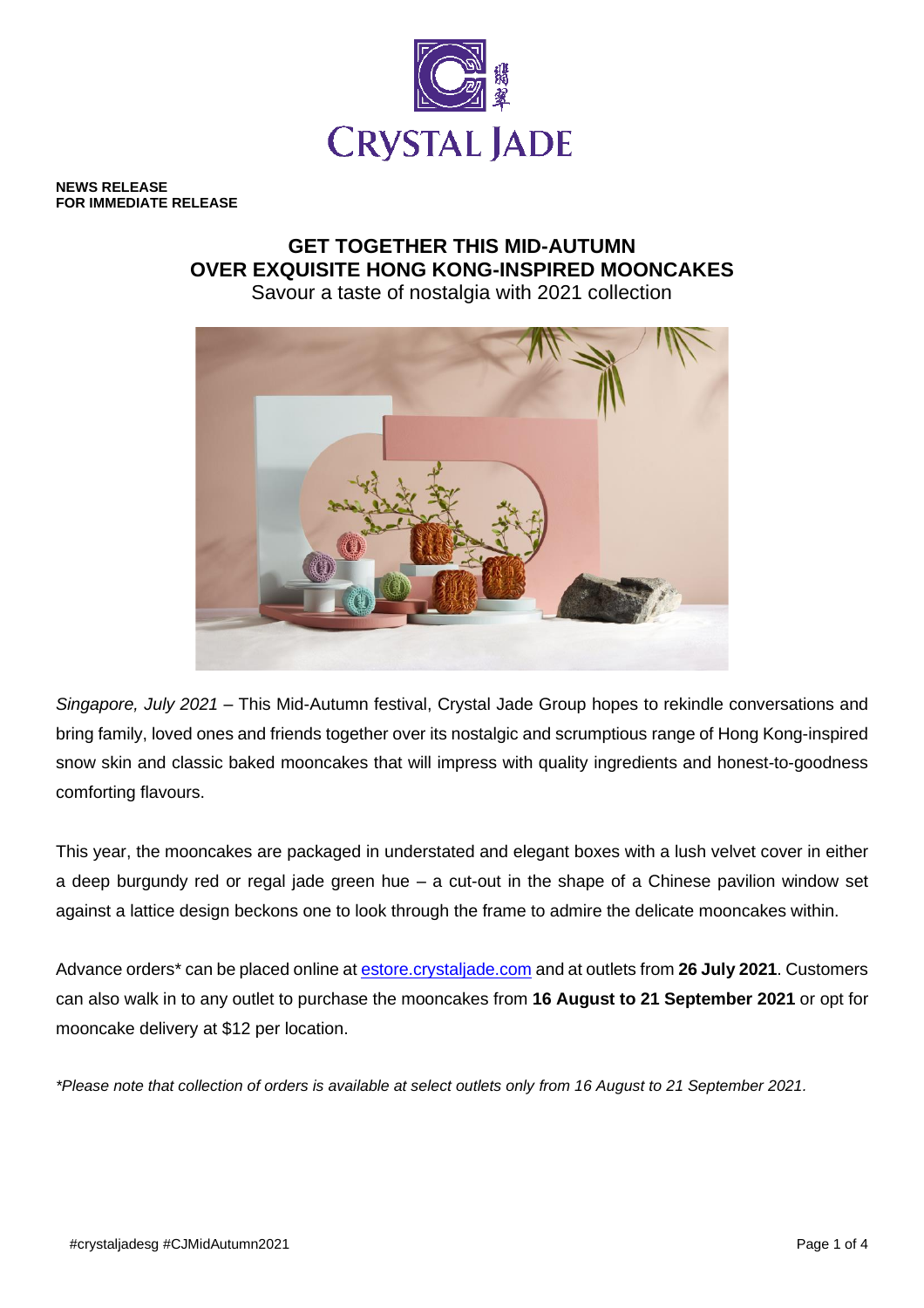## **NEW! NOSTALGIC FLAVOURS OF HONG KONG & MACAU PETITE SNOW SKIN MOONCAES** 港澳风味冰皮月饼 **| \$42 for 4 (1 of each flavour, \$68 for 8 pieces (2 of each flavour)**



This tempting quartet pays homage to the familiar and unassuming flavours of popular foods from Hong Kong and Macau – there is definitely one, or more, to suit the palates of young and old!

Inspired by its popular namesake snack and souvenir, *Macau Peanut Candy* 澳门花生糖*(blue)* features a fragrant and crunchy fine peanut brittle that melts in the mouth, while *Classic Hong Kong Milk Tea* 丝袜奶茶 *(green)* is the wellloved *cha chaan teng* (Hong Kong coffee house) beverage encapsulated in a pastel green nugget – the smooth interior is characterised by a dark strong tea with floral notes and a pleasant bitter finish.

Harking back to yesteryear is *Traditional Hong Kong style Red Dates with Macadamia nut* 古早红枣夏果糕 *(pink)* with a not-too-sweet and smooth red date paste studded with Macadamia nuts for bite and nutty aroma. A riff on the old-school pastry of buttery and flaky-crust cream horns, *Creamy Salted Egg Yolk Custard* 醇香 咸蛋奶黄 *(purple)* is refreshing with its chilled milky and eggy filling tempered with a touch of salted egg yolk.



## **Traditional Less Sugar Baked Mooncakes** 传统烘皮低糖月饼

From left: Double Yolk with White Lotus Paste, Dried Longan & Wolfberries Single Yolk with White Lotus Paste

A new addition this year is *Red Dates paste with Dried Longan & Wolfberries* 红枣桂圆杞子月饼 (\$56 for 4pcs) – reminiscent of the fortifying and soothing Chinese dessert broth but presented in Crystal Jade's signature thin, golden-brown and moist pastry skin.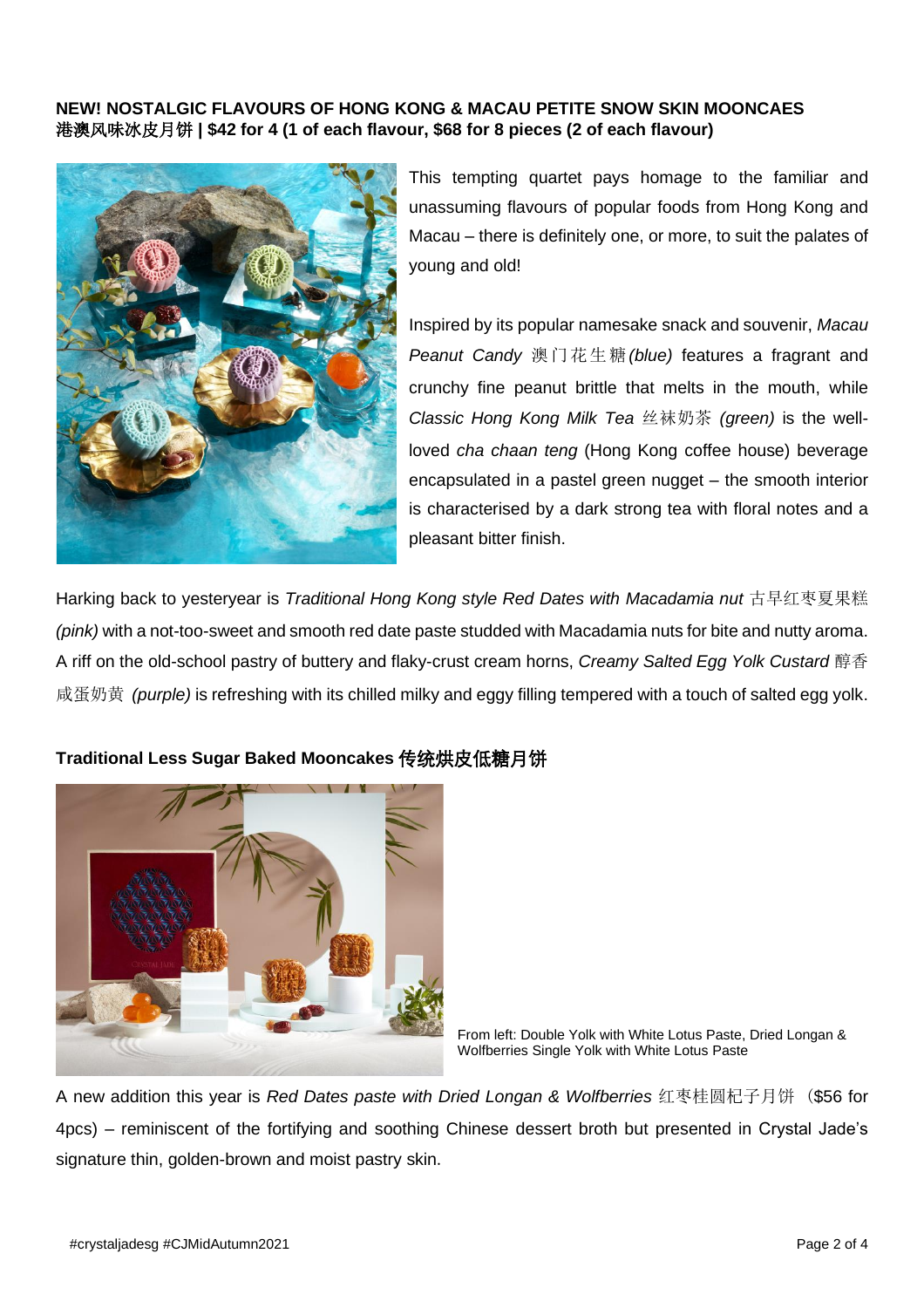Two signature offerings – *Single Yolk with White Lotus Paste* 单黄白莲蓉月饼 (\$60 for 4pcs) and *Double Yolk with White Lotus Paste* 双黄白莲蓉月饼 (\$68 for 4pcs) are also available.

# **Mix & Match Bundle 月饼组合**

For the best of two worlds, these Mix & Match pairings are irresistible deals!

## **a) Baked Duo Combination** 烘皮双拼月饼 **| \$38**

A pair comprising one *Red Dates Paste with Dried Longan & Wolfberries* and one *Single Yolk with White Lotus Paste*

#### **b) Baked Quad Combination** 烘皮月饼四重奏 **| \$60**

Four in a box with two each of *Red Dates Paste with Dried Longan & Wolfberries* and one each of *Single Yolk with White Lotus Paste* and *Double Yolk with White Lotus Paste*

#### **c) Best of Both World** 两全其美 **| \$70**

One box of *Baked Duo Combination* and one box of four *Petite Snow Skin Mooncakes*

## **PROMOTIONS**

Exclusively for Jadeite members, Citibank and UOB Cardmembers

- 1) **Early Bird Offer:** 26 July to 23 August 2021
	- 20% for purchases made in-store & via estore
- 2) **Regular Promo:** 24 August to 21 September 2021 (till 16 September for E-store)
	- 10% for purchases made in-store & via estore

3) Additional 8% off for purchases via estore with promo code <CJMID8>

#### **Terms & Conditions**

- **• For online orders:** 3 days advance order is required; E-Store Promotion is valid till 16 Sep 2021 or while stocks last.
- **• Collection & delivery of mooncakes:** From 16 Aug 21 Sep 2021
- **•** Delivery option available at \$12 per location. Additional charges applicable for delivery to Sentosa, Jurong island or Tuas.
- **•** Outlet Promotion is valid till 21 Sep 2021 or while stocks last.
- **•** Mooncakes are available for purchase at all participating Crystal Jade outlets.
- **•** Earning of cashback and redemption of JPoints are not allowed for all festive items, including Mooncakes.
- **•** Not valid with other discounts, promotions, vouchers, loyalty programmes unless stated otherwise.
- **•** Food pictures are for illustration purpose only, presentation and serving portions may vary.
- **•** The management reserves the right to amend the terms and conditions of the promotions without prior notice.

For more information on outlet locations, please log on to [www.crystaljade.com.](http://www.crystaljade.com/)

*Note to editors:* 

- *All prices are subject to GST*
- *High-res images of Crystal Jade mooncake selection are available upon request via email.*

#### **ABOUT CRYSTAL JADE GROUP**

Founded in 1991, Crystal Jade is an awarded Chinese culinary group with MICHELIN one star for three consecutive years, since its inaugural edition, and multiple MICHELIN Bib Gourmand awards (Hong Kong & Shanghai). Committed to preserving the rich traditions of Chinese cuisine, the group's portfolio of specialty dining concepts range from fine dining and casual dining restaurants to specialty bakeries.

To date, the award-winning group owns and operates over 100 outlets across 30 major cities in Asia Pacific.